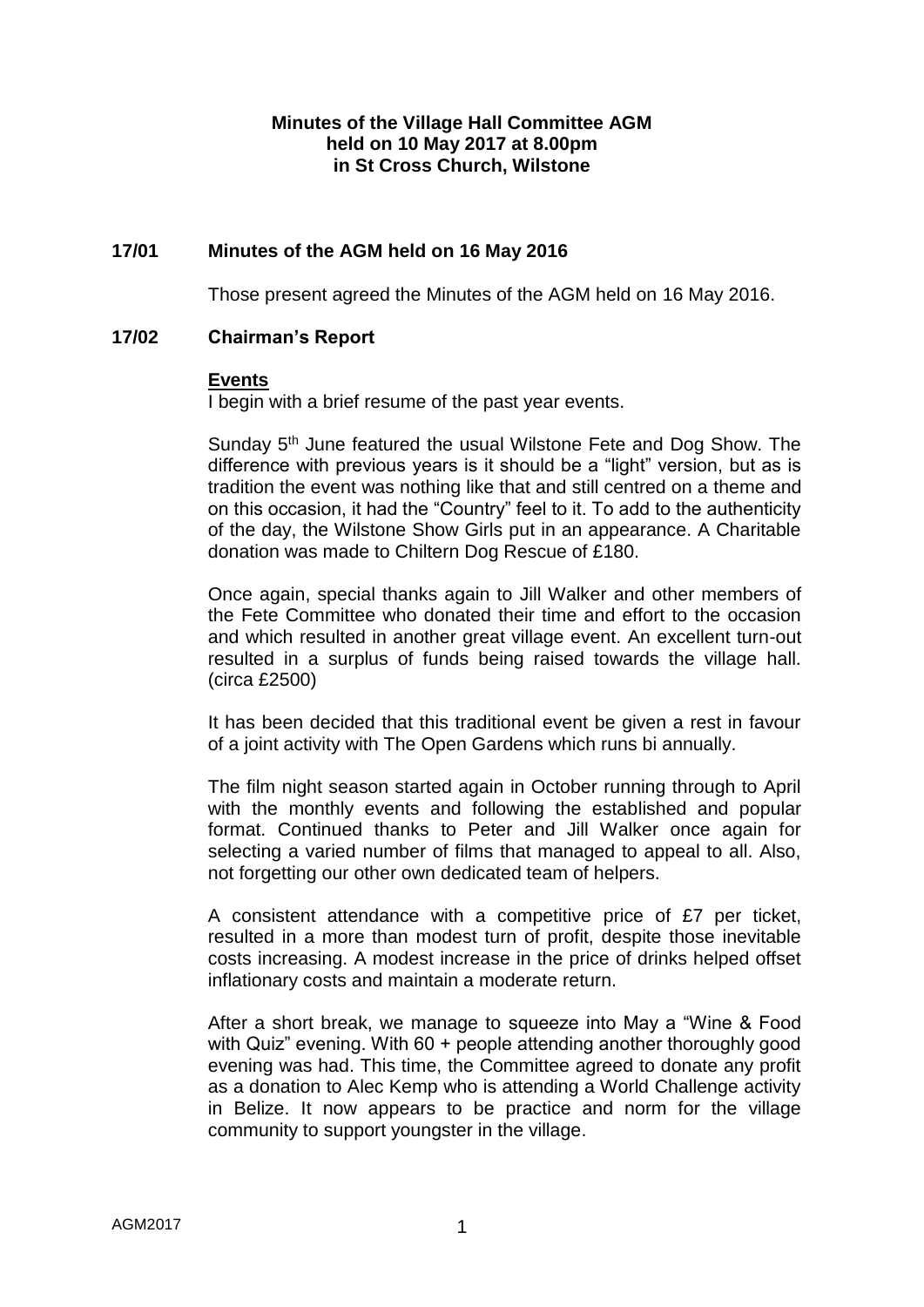## **Finance**

The finances are in good order and funds continue to be received from hiring and other events.

Regular bookings that bring in a stable income to pay the overheads and many thanks to Tony the bookings secretary for managing this area and coordinating such things.

There are sufficient funds to maintain and improve the Village Hall and hopefully with sufficient reserve funds in case of any unforeseen circumstance.

#### **Maintenance and up keep**

This year, as with many other years the hall has needed some maintenance or repair.

All this takes effort and dedication and I would like to thank all those concerned who have given their time and effort over the last year. I would like to make specific reference to Colin for always being in attendance and supporting the hall whenever the need arises. Also to Bella for regularly cleaning the hall.

This year we did manage to spend some significant amounts of money (£21,000 inc a donation of £6000 from TRPC) and make improvements to the Ladies, Unisex, and Disabled toilets as well as the store. Some electrical improvements (£2500) were also made with the fitting of a new distribution board and sockets. Finally, thanks to Peter Walker persistence are able to get Internet access within the hall and provide a node point from the hall for the benefit of other users.

Despite this we still have managed a healthy bank account.

We haven't always held a Committee meeting every month (due to other commitments) but I'm sure you will agree this has not detracted from the well being of the hall as we can say steady progress has been made when comparing the beginning with the end of the year.

It remains for me to thank each and every person of the Committee: in particular Neil for being Treasurer and Jude for being Secretary (whether: Elected, Representative, or a Special Member) for putting in the help and support to keep this hall functioning for the good of the Wilstone Village Hall.

Thank you all.

*The Chairman was thanked by the Committee for all his hard work.*

#### **17/03 Treasurer's Report**

The draft accounts were circulated to all present.

On the face of it, not a good year, £16,000 deficit but ...

- we spent £25,000 on electrical updates and ladies toilet refurb ...

- for which we received a TRPC grant of £6.000 last financial year so ...
- looking at all the numbers across the past two years, we've improved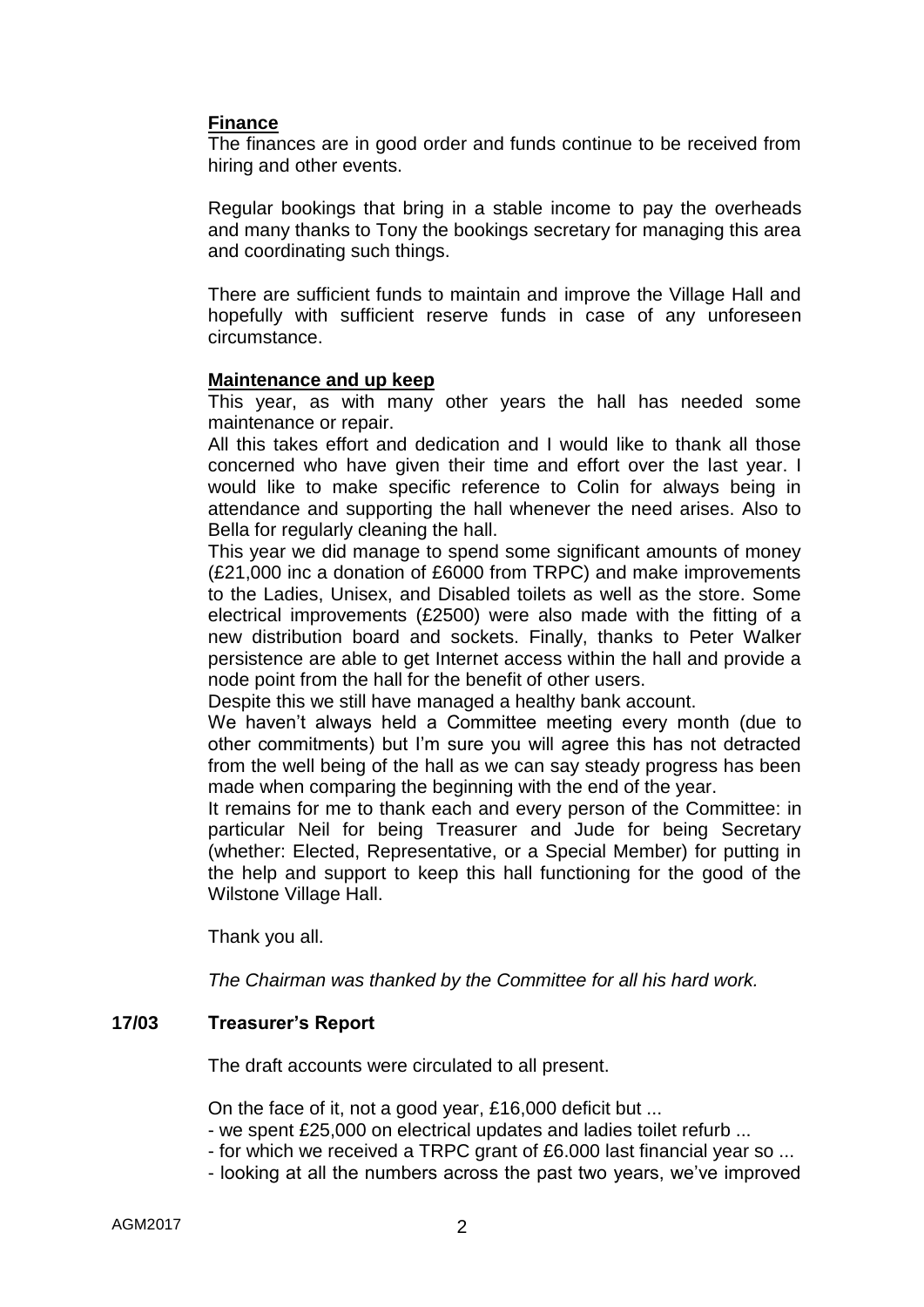our facilities greatly at a nett cost to ourselves of just £4,000.

For this year's day-to-day operations

- hirings income £12,700
- general outgoings £9,000
- $-$  = profit of £3,700 so no need for a rate increase.

Sundries outgoings include £500 cheque which HSBC paid twice (!), refund included in Donations income.

Nearly £24,000 in the bank, should be plenty against a rainy day.

Bookings still looking good, no major works planned so no reason to expect anything other than a surplus next year.

Sorry, Phil, no Miscellaneous income this year but my thanks go to everyone who helps keep the other funds flowing in.

#### **17/04 Election of Committee Members and Officers**

Representative members (3 places):

Colin Reedman (Church) Sheila Reedman (Church) Paul Lovis (Tring Rural Parish Council)

Elected members (5 places):

Jude Roust Tony Short Richard Smissen Neil Williams Diana Crapnell

Co-opted members (2 places):

Special members (unlimited):

Mrs Maggie Buchi (This was Maggie's last meeting and she was thanked for all her work over her years as a Committee member.) Mr Chris Cobb Mr Phil Cogger Ms Diana Crapnell Mr Peter Kemp Mrs Irene McCall Mr Marcus Postings Mrs Jill Walker

#### **17/05 Signing of declaration**